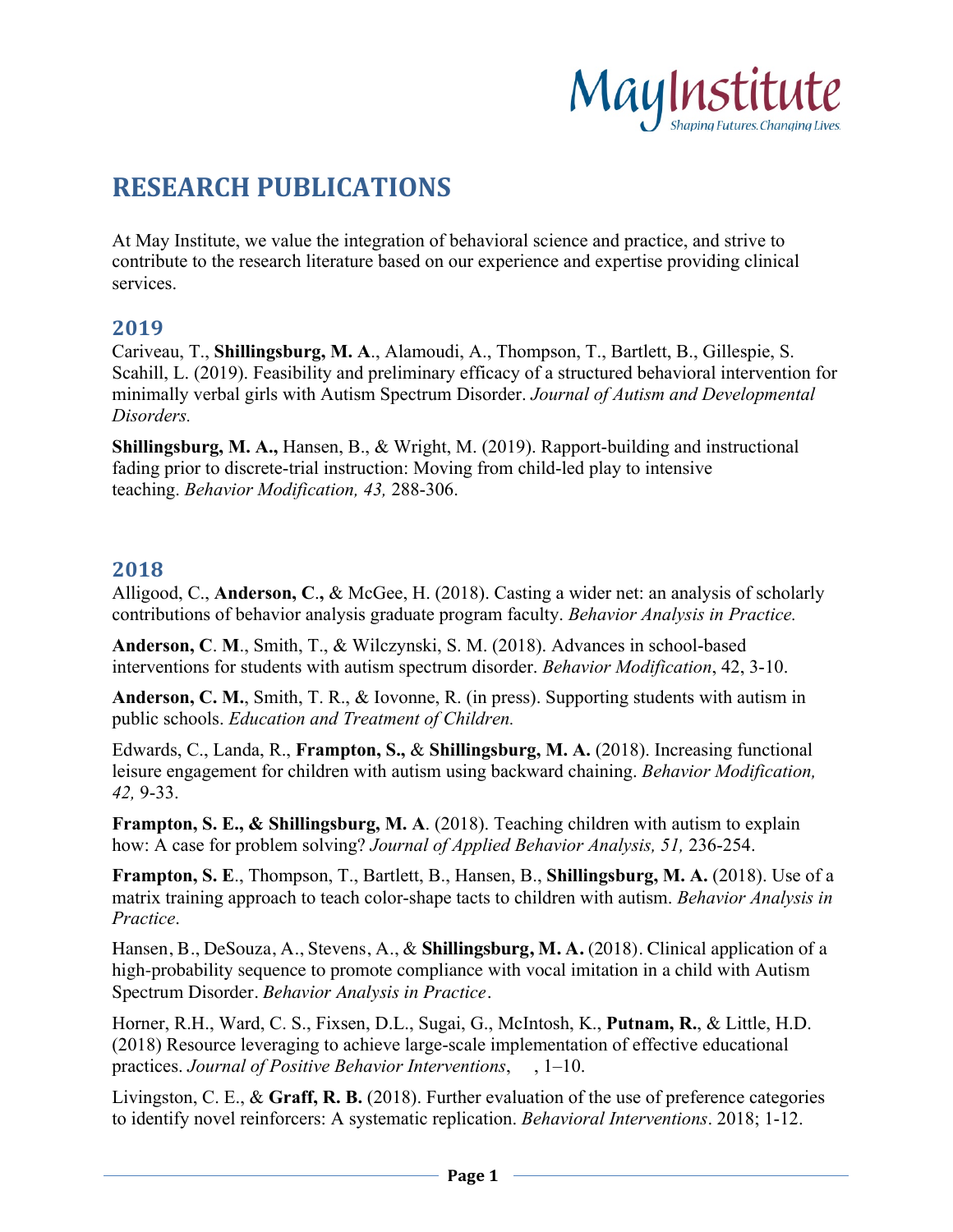**Shillingsburg, M. A., Frampton, S. E.**, Cleveland, S. A., & Cariveau, T. (2018). A clinical application of procedures to promote the emergence of untrained intraverbal relations with children with autism. *Learning and Motivation*, *62*, 51-66.

**Shillingsburg, M. A., Frampton, S. E.**, Wymer, S. C., & Bartlett, B. (2018). A preliminary procedure for teaching children with autism to mand for social information. *Behavior Analysis in Practice*, *11*, 34-38.

Tullis, C., Marya, V., & **Shillingsburg, M. A**. (2018). Enhancing instruction via instructive feedback for a child with autism using a speech generating device, *The Analysis of Verbal Behavior.*

Weist, M. D., Eber, L., Horner, R., Splett, J., **Putnam, R. F.**, Barrett, S., Perales, K., Fairchild, A. J., & Hoover, S. (2018). Improving multitiered systems of support for students with "internalizing" emotional/behavioral problems. *Journal of Positive Behavior Interventions*.

# **2017**

**Anderson, C. M.,** Iovannone, R. I., & Scott, T. (2017). Understanding setting events: What they are and how to identify them. *Beyond Behavior.* 

**Anderson, C. M.,** Martin, R. J., & Haynes, R. D. (2017). Supporting students with autism spectrum disorder in rural schools. *Handbook of Rural School Mental Health, 13*, 213-230.

Kautz, M., Debar, R. M., Vladescu, J. C., & **Graff, R. B.** (2017). A further evaluation of choice of task sequence. *Journal of Special Education*.

Kelley, M., **Shillingsburg, M. A**., & Bowen, C.N. (2017). Time since reinforcer access produces gradations of motivation. *Learning and Motivation, 57,* 61-66.

Landa, R., Hansen, B., & **Shillingsburg, M. A.** (2017). Teaching mands for information using "when?" to children with autism. *Journal of Applied Behavior Analysis, 5-,* 538-551.

Liebel, S. W., Jones, E. C., Oshri, A., Hallowell, E. S., Je**rskey, B. A**., Gunstad, J., & Sweet, L. H. (2017). Cognitive processing speed mediates the effects of cardiovascular disease on executive functioning. *Neuropsychology, Jan: 31(1)*, 44-51.

**Shillingsburg, M. A.** & Cariveau, T. (2017). Responding to conversational partners' behavior: Teaching children with autism strategies to recapture the interest of others. *Evidence-Based Communication Assessment and Intervention.*

**Shillingsburg, M. A.,** Cariveau, T., Talmadge, B., & **Frampton, S**. (2017). A preliminary analysis of procedures to teach children with autism to report past behavior. *The Analysis of Verbal Behavior, 33,* 275-282.

Tabere, T. A., **Lambright, N.,** & **Luiselli, J. K.** (2017). Video modeling training effects on types of attention delivered by educational care providers. *Behavior Analysis in Practice,* 1-6.

Tullis, C., **Frampton, S.,** Delfs, C., & **Shillingsburg, M. A.** (2017) Teaching problem explanations using instructive feedback. *The Analysis of Verbal Behavior, 33,* 64-79.

# **2016**

**Jerskey, B. A.** (2016). Neuropsychology: When is the right time to adopt test revisions? *APPIC E-Newsletter,* (pp. 21-11).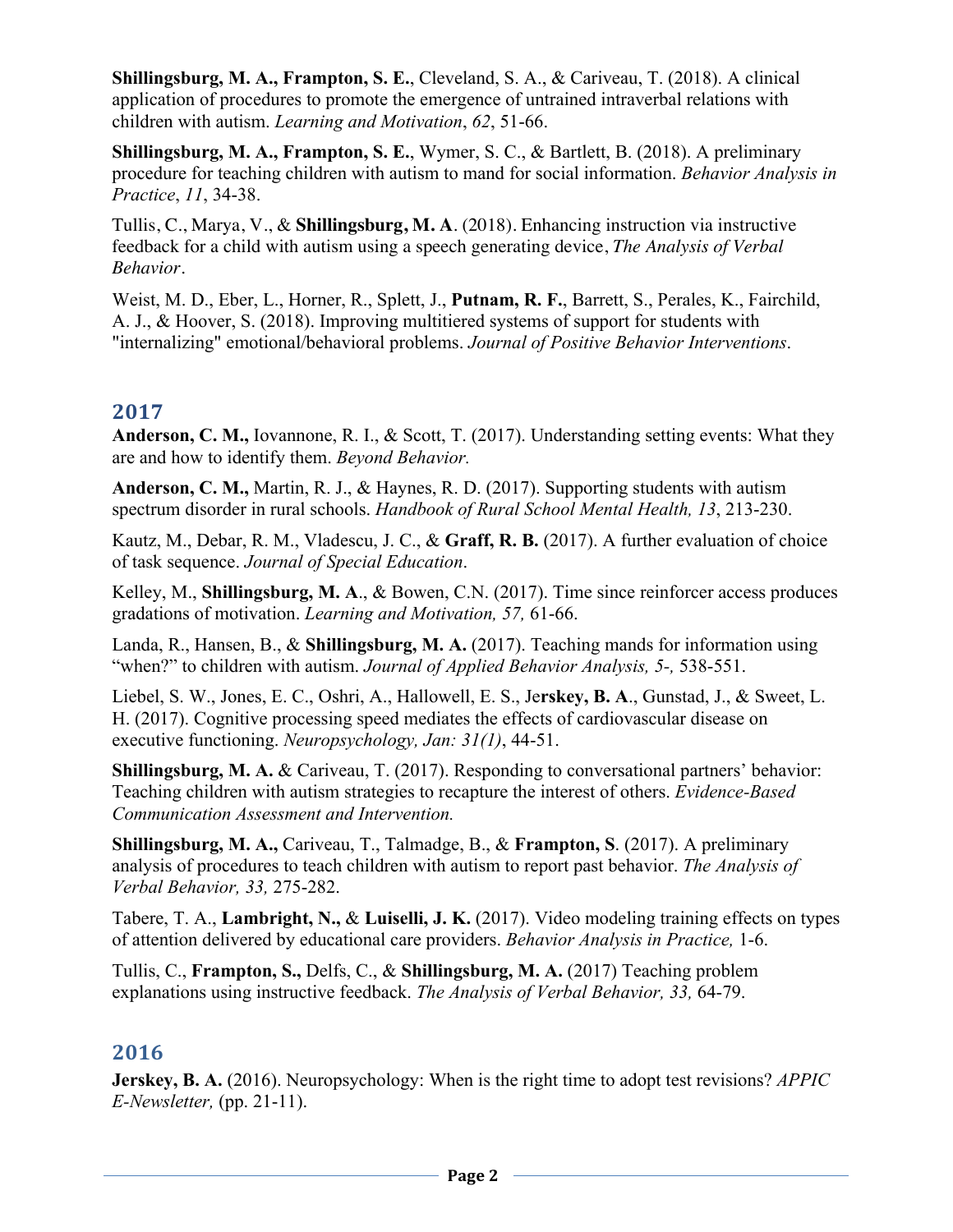Nese, R. N. T., **Anderson, C. M**., Ruppert, T., & Fisher, P. (2016). Effects of a video feedback parent training program during child welfare visitation. *Children and Youth Services Review, 71*, 266-276.

**Putnam, R. F.,** and Knoster, T. (2016). A reply to the commentaries on "School-wide PBIS: An example of applied behavior analysis implemented at a scale of social importance" by Horner and Sugai (2015). PBIS is function over form: The clear behavioral roots and opportunities the PBIS framework presents to the field of behavior analysis moving forward. *Behavior Analysis in Practice.*

Strohmeier, C., & **Luiselli, J. K.** (2016). Pica. I. L. Rubin, J. Merrick, D. E. Greydanus, & D. R. Patel (Eds.), *Healthcare for People with Intellectual and Developmental Disabilities Across the Lifespan.*

# **2015**

**Donaldson, D. L.** (2015). Enuresis and encopresis. In H. Friedman (Ed.), *Encyclopedia of Mental Health, 2nd Edition,* New York, NY, Elsevier.

Kincaid, D., **Putnam, R. F**. (2015). School-wide PBIS: Extending the impact of applied behavior analysis. Why is this important to behavior analysts? *Behavior Analysis in Practice, May: 8(1),* 88-91.

**Luiselli, J. K.** (2015). Developmental disabilities. In A. M. Nezu & C. M. Nezu (Eds.), *The Oxford Handbook of Cognitive and Behavioral Therapies.* New York: Oxford University Press.

Parent, V., Birthwell, K., **Lambright, N., & Dubard, M.** (2015). Combining CBT and behavioral analytic approaches to target severe emotion dysregulation in verbal youth with ASD and ID. *Journal of Mental Health Research in Intellectual Disabilities, 9 (1-2),* 60-82.

Queen, A. H., **Donaldson, D. L.,** & **Luiselli, J. K.** (2015). Interpersonal psychotherapy and cognitive-behavioral therapy as an integrated treatment approach for co-occurring bipolar I and social anxiety disorder. *Clinical Case Studies, 14,* 434-448.

# **2013**

Petrongolo, M**., DuBard, M.,** & **Luiselli, J. K.** (2013). Effects of an idiosyncratic stimulus on functional analysis of vocal stereotypy in two settings. *Developmental Neurorehabilitation.*

Woods, K. E., **Luiselli, J. K**., & Tomassone, S. (2013). Functional analysis and intervention for chronic rumination. *Journal of Applied Behavior Analysis, 46,* 328-332.

# **2012**

**Lin, T., Luiselli, J. K**., Gilligan, K., & **Dacosta, S.** (2012). Preventing injury from child aggression: Single-case evaluation of staff-worn protective equipment. *Developmental Neurorehabilitation, 15,* 298-303.

# **2009**

Harvey, M. T., **Luiselli, J. K.**, & Wong, S. E. (2009). Application of applied behavior analysis to mental health issues. *Psychological Practice, 6,* 212-222.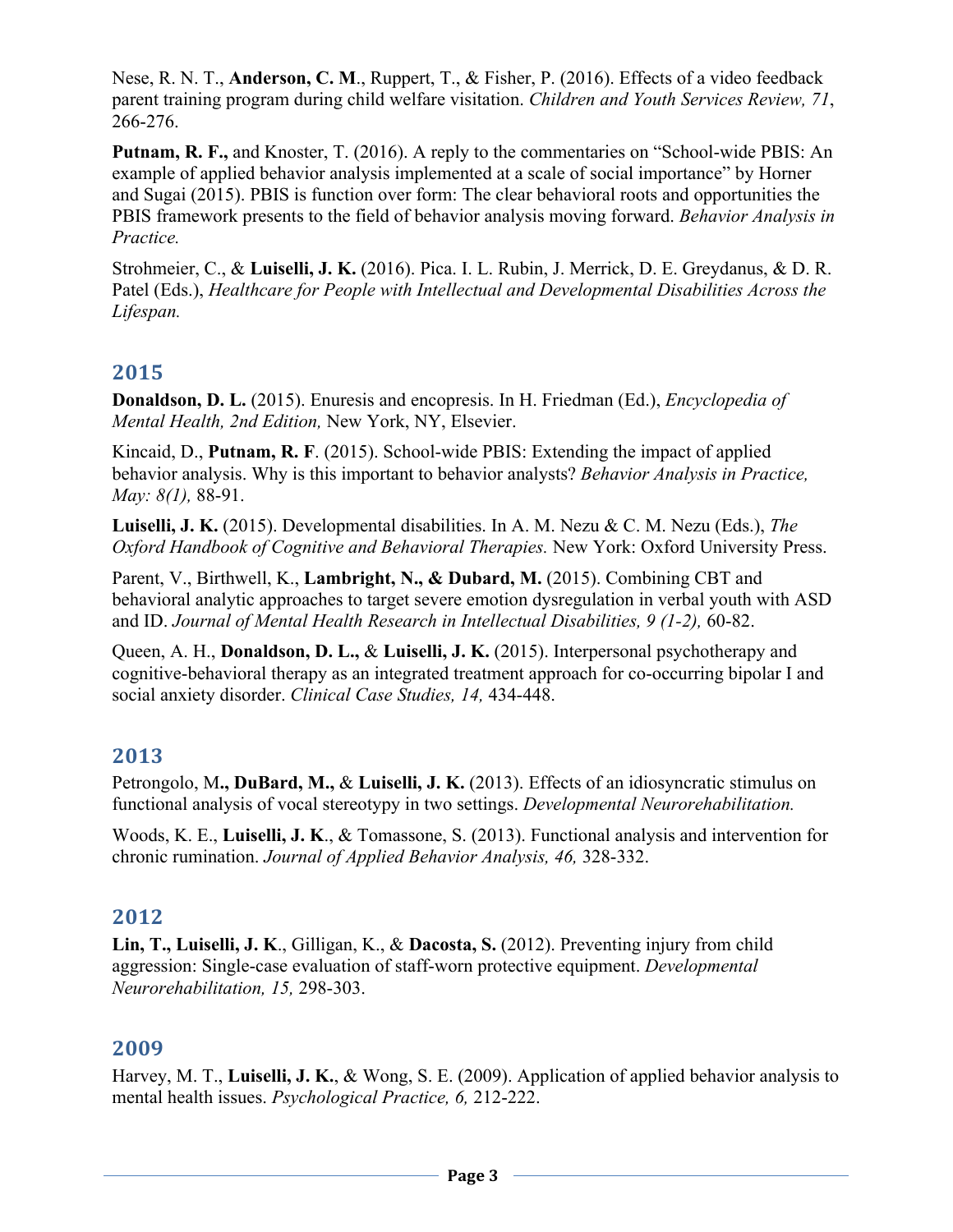**Kleinmann, A. E., Luiselli, J. K., DiGennaro, F. D., Pace, G. M., Langone, S. R.,** & Cochran, C. (2009). Systems-level assessment of interobserver agreement (IOA) for implementation of protective holding (therapeutic restraint) in a behavioral healthcare setting. *Journal of Developmental and Physical Disabilities.*

**Ladd, M. V., Luiselli, J. K.,** & **Baker, L.** (2009). Continuous access to competing stimulation as intervention for self-injurious skin picking in a child with autism. *Child & Family Behavior Therapy, 31,* 54-60.

**Reed, D. D., Luiselli, J. K**., **Magnuson, J., Fillers, S., Vieira, S.,** & **Rue, H. C.** (2009). A comparison between traditional economical and demand curve analyses of relative reinforcer efficacy in the validation of preference assessment predictions. *Developmental Neurorehabilitation, 12,* 164-169.

# **2008**

Codding, R. S., Livanis, A., **Pace, G. M.,** & Vaca, L. (2008). Using performance feedback to improve treatment integrity of classwide behavior plans: An investigation of observer reactivity. *Journal of Applied Behavior Analysis, 41,* 417-422.

**Garrity, M. L., Luiselli, J. K.**, & **McCollum, S. A.** (2008). Effects of a supervisory intervention on assessment of interobserver agreement (IOA) by educational service providers. *Behavioral Interventions, 23,* 105-112.

**Gentry, J. A.,** & **Luiselli, J. K.** (2008). Treating a child's selective eating through parentimplemented feeding intervention in the home setting. *Journal of Developmental and Physical Disabilities, 20,* 63-70.

Humenik, A. L., Curran, J., **Luiselli, J. K.,** & **Child, S. N.** (2008). Intervention for self-injury in a child with autism: Effects of choice and continuous access to preferred stimuli. *Behavioral Development Bulletin, 3,* 17-22.

Licciardello, C. C., **Harchik, A. E.,** & **Luiselli, J. K.** (2008). Social skills intervention for children with autism during interactive play at a public elementary school. *Education and Treatment of Children, 31,* 27-37.

**Luiselli, J. K., Russo, D. C., Christian, W. P.,** & **Wilczynski, S.** (Eds.) (2008). *Effective Practices for Children with Autism: Educational and Behavior Support Interventions that Work*. New York: Oxford University Press.

**Vorndran, C. M., Pace, G. M., Luiselli, J. K., Flaherty, J., Christian, L.,** & Kleinmann, A. (2008). Functional analysis and treatment of chronic hair pulling and covariant thumb sucking in a child with Cri du Chat syndrome. *Behavior Analysis in Practice, 1,* 5-10.

#### **2007**

**Gilligan, K. T., Luiselli, J. K.**, & **Pace, G. M.** (2007). Training paraprofessional staff to implement discrete trial instruction: Evaluation of a practical performance feedback intervention. *The Behavior Therapist.*

**Russo, D. C.,** Dunn, E. K., **Pace, G. M.**, & Codding, R. S. (2007). Pediatric Brain Injury. In J. W. Jacoben, J. A. Mulick & Rojahn, J. (Ed.), *Handbook of Intellectual and Developmental Disabilities* (pp). New York: Springer Publishers.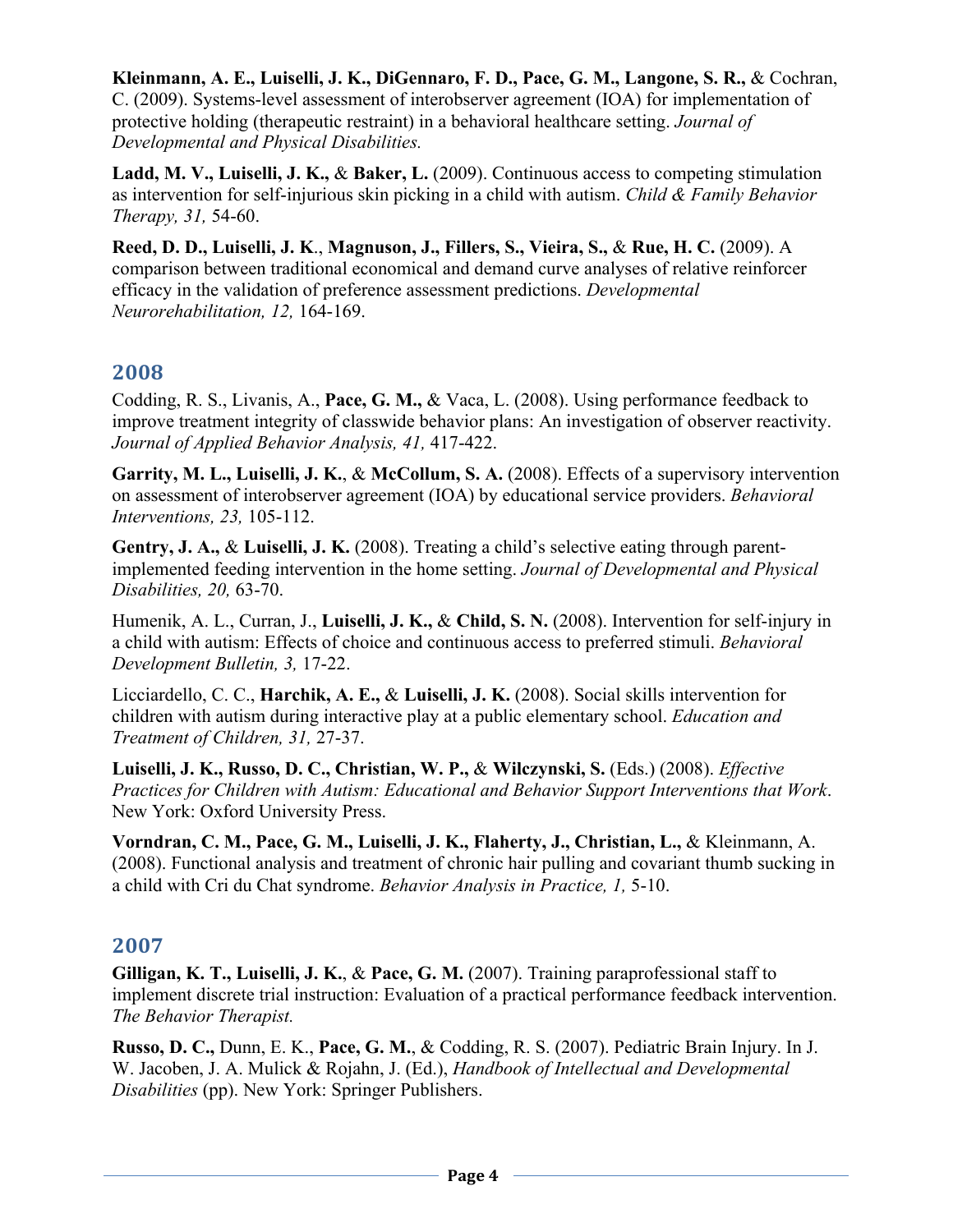**Sanetti, L. M., Luiselli, J. K.,** & **Handler, M. W**. (2007). Effects of verbal and graphic performance feedback on behavior support plan implementation in a public elementary school. *Behavior Modification, 31,* 454-465.

# **2006**

**Kay, S., Harchik, A. E.,** & **Luiselli, J. K.** (2006). Elimination of drooling by an adolescent student with autism attending public high school. *Journal of Positive Behavior Interventions, 8,*  24-28.

Mautone, J. A., **Luiselli, J. K**., & **Handler, M. W.** (2006). Improving implementation of classroom instruction through teacher-directed behavioral consultation: A single-case demonstration. *International Journal of Behavioral Consultation and Therapy, 2, 432-438.* 

**Pace, G. M.,** Codding, R. S., & **Skowron, J.** (2006). Antecedent intervention in brain injury rehabilitation. In **J. K. Luiselli** (Ed.), Antecedent Intervention: *Recent developments in community focused behavior support*. Baltimore: Brooks Publishing.

# **2005**

Codding, R. S., **Skowron, J.,** & **Pace, G. M.** (2005). Back to Basics: Training teachers to interpret direct assessment data and create observable and measurable objectives. *Behavioral Interventions, 20,* 165-176.

Codding, R. S., **Feinberg, A. B**., Dunn, E. K. **& Pace, G. M.** (2005). Effects of performance feedback on treatment integrity of behavior support plans. *Journal of Applied Behavior Analysis, 38,* 205-219*.*

Leblanc, M. P., **Ricciardi, J. N**., & **Luiselli, J. K.** (2005). Improving discrete trial instruction by paraprofessional staff through an abbreviated performance feedback intervention. *Education and Treatment of Children, 28,* 76-82.

**Luiselli, J. K.,** McCarty, J. C., Coniglio, J., **Zorilla-Ramirez, C.,** & **Putnam, R. F.** (2005). Social skills assessment and intervention: Review and recommendations for school practitioners. *Journal of Applied School Psychology, 21,* 21-38.

**Luiselli, J. K, Putnam, R. F., Handler, M. W.**, & **Feinberg, A. B**. (2005). Whole-school positive behavior support: Effects on student discipline problems and academic performance. *Educational Psychology, 25,* 183-198.

**Luiselli, J. K.,** & **St. Amand, C.** (2005). Staff training in applied behavior analysis: Improving knowledge competencies of services providers for people with developmental disabilities. *Mental Health Aspects of Developmental Disabilities, 8,* 120-125.

**Pace, G. M**., Dunn, E. K., **Luiselli, J. K.**, & Cochran, C. R., & **Skowron, J.** (2005). Antecedent interventions for the management of maladaptive behaviors in a child with brain injury. *Brain Injury, 19,* 365-369*.*

# **2004**

Eshbaugh, B., Martin, W., Cunningham, K., & **Luiselli, J. K.** (2004). Evaluation of bedtime medication regimen on daytime sleep and challenging behaviors of an adult with intellectual disabilities. *Mental Health Aspects of Developmental Disabilities, 7,* 21-25.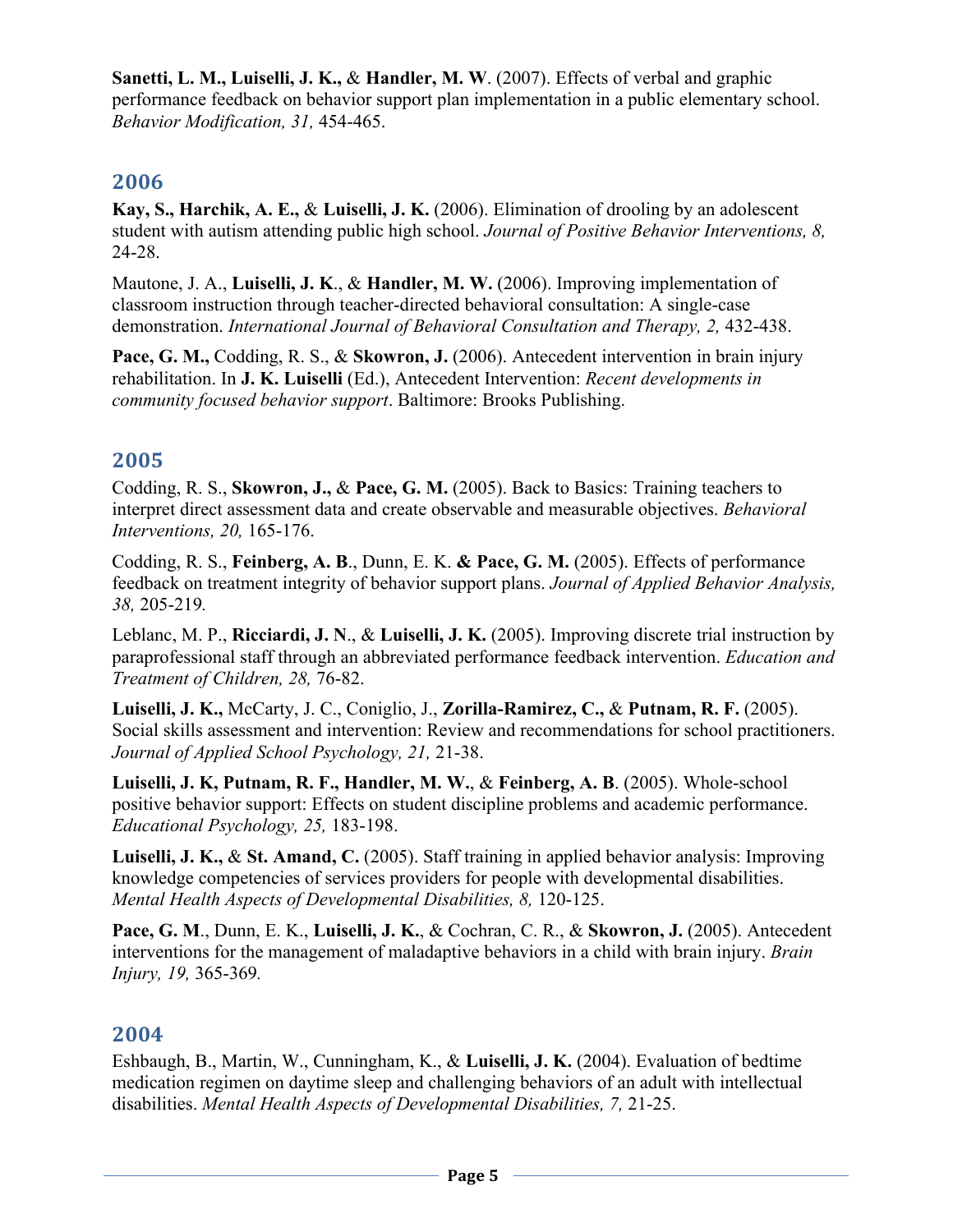**Sperry, J., Luiselli, J. K**., Goldman, S., Abbe, K., & **Hauser, M. J.** (2004). Community habilitative report in the case of an adult with growth hormone deficiency dwarfism (panhypopituitarism), multiple psychiatric disorders, law violating behavior, and life threatening self injury. *Journal of Developmental and Physical Disabilities, 16, 287-296.* 

**Trzepacz, A.,** & **Luiselli, J. K.** (2004). Efficacy of stress inoculation training in a case of PTSD secondary to emergency gynecological surgery. *Clinical Case Studies, 3,* 83-92.

# **2003**

**Luiselli, J. K., Pace, G.**, & Dunn, E. K. (2003). Antecedent analysis of therapeutic restraint in children and adolescents with acquired brain injury: A descriptive study of four cases. *Brain Injury, 17,* 255-264.

**Putnam, R. F., Handler, M. W**., & **Luiselli, J. K.** (2003). Positive schools: A behavioral consultation, intervention, and prevention approach to student discipline. *Psychiatric Services, 54,* 1039.

**Putnam, R. F., Handler, M. W.**, Ramirez-Platt, C. R., & **Luiselli, J. K.** (2003). Improving student bus riding behavior through a whole-school intervention. *Journal of Applied Behavior Analysis, 36,* 583-589.

**Putnam, R. F., Luiselli, J. K., Handler, M. W.,** & Jefferson, G. L. (2003). Evaluating student discipline practices in a public school through behavioral assessment of office referrals. *Behavior Modification, 27,* 505-523.

# **2002**

**DiPietro, E., Luiselli, J. K**., Campbell, S., O'Malley Cannon, B., Ellis, J. T., & Taras, M. (2002). A parent survey approach to evaluate public school education of children with autism/PDD following center-based behavioral treatment. *Special Services in The Schools, 18,*  119-131.

**Luiselli, J. K., Putnam, R. F.,** & Sunderland, M. (2002). Longitudinal evaluation of behavior support intervention in a public middle school. *Journal of Positive Behavior Interventions, 4,*  182-188.

Murad, H., & **Luiselli, J. K.** (2002). Evaluation of a cognitive-behavioral treatment protocol for panic disorder. *Clinical Case Studies, 1,* 122-132.

**Putnam, R. F., Luiselli, J. K.,** Sennett, K., & Malonson, J. (2002). Cost-efficacy analysis of out-of-district special education placements: An evaluative measure of behavior support intervention in public schools. *Journal of Special Education Leadership, 15,* 17-24.

**Putnam, R. F., Luiselli, J. K.,** & Jefferson, G. L. (2002). Expanding technical assistance consultation to public schools: District-wide evaluation of instructional and behavior support practices for students with developmental disabilities. *Child & Family Behavior Therapy, 24,*  113-128.

**Trzepacz, A. M.,** Vieira, A., & **Luiselli, J. K.** (2002). Abbreviated anger management training with adolescents in a school setting: Effects on clinical self-report and teacher behavior ratings. *Journal of Brief Therapy, 2,* 53-61*.*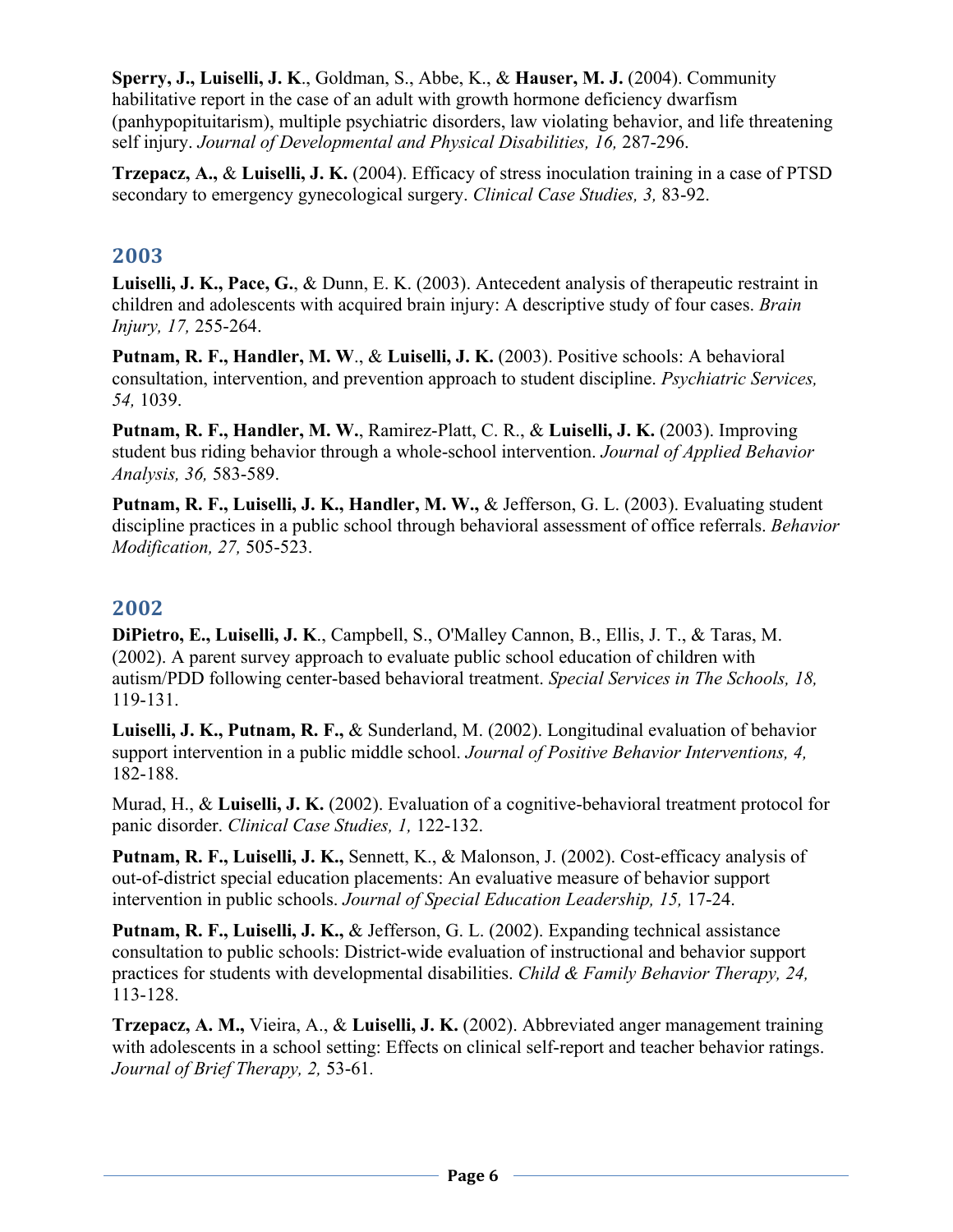# **2001**

**Harchik, A., Anderson, M.,** Thomson, R., **Forde, K.** Feinberg, L., **Rivest, S.,** & **Luiselli, J. K.** (2001). Evaluation of a participatory, competency-based model of staff training in a community habilitative setting. *Behavioral Interventions, 16,* 1-16.

Kostinas, G., Scandlen, A., & **Luiselli, J. K.** (2001). Positive and negative reinforcement treatment of perseverative verbal behavior in an adult with mental retardation and obsessivecompulsive disorder. *Behavioral Interventions, 16,* 27-37.

**Luiselli, J. K.,** Dion, D., Hammil, E., **Potoczny-Gray, A., Savage, R.,** & Sherak, D. L. (2001). Psychiatric hospitalization and school and community adjustment of children and adolescents with acquired brain injury. *Journal of Child and Family Studies, 9,* 481-489.

**Luiselli, J. K.**, Campbell, S., O'Malley Cannon, B., DiPietro, E., Ellis, J. T., Taras, M., & Lifter, K. (2001). Assessment instruments used in the education and treatment of persons with autism: Brief report of a survey of national service centers. *Research In Developmental Disabilities, 22,*  389-398.

**Luiselli, J. K., Putnam, R. F.**, & **Handler, M. W**. (2001). Improving discipline practices in public schools: Description of a whole-school and district-wide model of behavior analysis consultation. *The Behavior Analyst Today, 2,* 18-27.

**Pace, G. M., & Toyer, E. A. (2001). The effects of a vitamin supplement on the pica of a child** with severe mental retardation. *Journal of Applied Behavior Analysis, 33,* 619-622.

Schlund, M. W., **Pace, G. M**., & McGready, J. (2001). Relations between decision-making deficits and discriminating contingencies following brain injury. *Brain Injury, 15,* 1061-1071.

# **2000**

**Luiselli, J. K**., Arons, M., Marchese, N., **Potoczny-Gray, A.** & Rossi, E. (2000). Incidence of law violating behavior in a community sample of children and adolescents with traumatic brain injury. *International Journal of Offender Therapy and Comparative Criminology, 44, 647-656.* 

Schlund, M. W., & **Pace, G. M.** (2000). The experimental analysis of human operant behavior following traumatic brain injury. *Behavioral Interventions, 15,* 155-168.

Schlund, M. W. & **Pace, G. M**. (2000). The effects of traumatic brain injury on reporting and responding to causal relations: An investigation of sensitivity to reinforcement contingencies. *Brain Injury, 14,* 573-583.

**Selznick, L.** & **Savage, R. C.** (2000). Using self-monitoring procedures to increase on-task behavior with three adolescent boys with brain injury. *Behavior Interventions, 15,* 243-260.

#### **1999**

Peck, E., **Potoczny-Gray, A**., & **Luiselli, J. K**. (1999). Reduction of stereotypic motor behavior in a child with acquired brain injury through contingent instructional-pacing. *Child & Family Behavior Therapy, 21,* 67-75.

**Russo, D. C.** & **Howard, H. A.** (1999). The evolving role of clinical psychology in healthcare systems. *Clinical Psychology: Science and Practice, 6,* 232-238.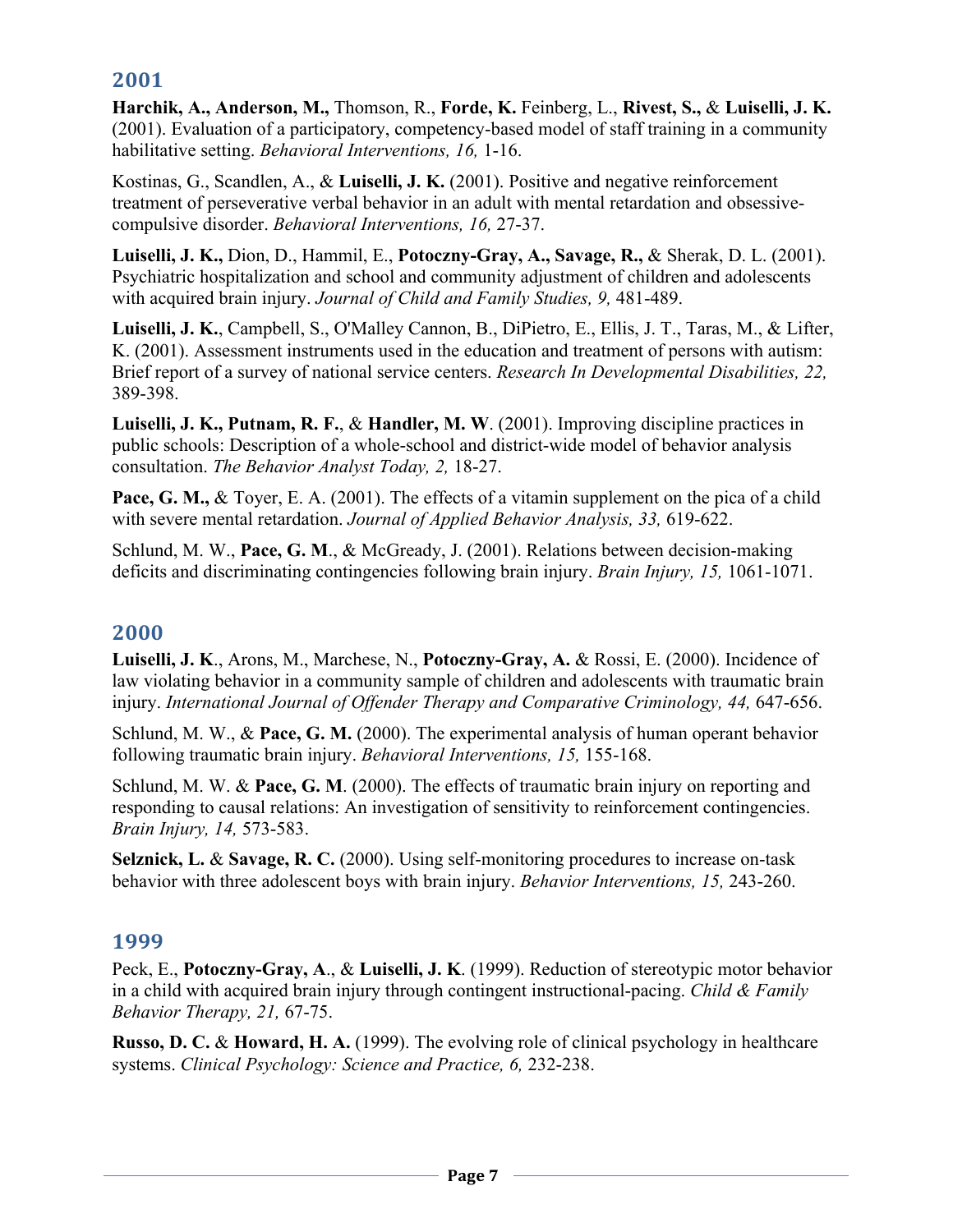# **1998**

DePompei, R., Epps, A., **Savage, R. C.,** & Castelli, E. (1998). Educational needs of children and adolescents after brain injury. *Journal of Neurorehabilitation, 11,* 85-100.

**Harchik, A.** & **Campbell, A.** (1998). Supporting people with developmental disabilities in their homes in the community: The role of organizational behavior management. *Journal of Organizational Behavior Management, 18, 83-101.* Also published simultaneously in Reid, D. H. (Ed.) (1998). *Organizational behavior management and developmental disabilities services: Accomplishments and future directions*. New York: The Haworth Press.

**Luiselli, J. K**., Bastien, J.S., & **Putnam, R. F**. (1998). Behavioral assessment and analysis of mechanical restraint utilization on a psychiatric child and adolescent inpatient setting. *Behavioral Interventions, 13,* 181-200.

**Savage, R. C.,** DePompei, R., Lash, M., & Blosser, J. (1998). Special education checklist: For a student with a brain injury. L&A Publishing, Wolfeboro, NH.

**Savage, R. C.** (1998). Bing, bang, bong: Managing concussions in children. L&A Publishing, Wolfeboro, NH.

**Savage, R. C.** & Lash, M. (1998). Coma: Guidelines for coma for families. L&A Publishing, Wolfeboro, NH.

# **1997**

DiScala, C., Osberg, S., & **Savage, R. C.** (1997). Children hospitalized for traumatic brain injury: Transition to postacute care. *Journal of Head Trauma Rehabilitation, Vol. 12, No. 2,* 1- 10.

Helfer, B., **Savage, R. C**., et. al. (1997). EMS for children: Recommendations for coordinating care for children with special healthcare needs. *Annals of Emergency Medicine, Vol. 30, No.3,*  274-280.

**Savage, R. C.** (1997). Integrating rehabilitation and education services for school-age children with brain injuries. *Journal of Head Trauma Rehabilitation, Vol. 12, No. 2,* 11-20.

**Savage, R. C.,** Helfer, B., & Lash, M. (1997). The role of emergency medical services for children (EMSC) in the care of children with traumatic brain injuries. *Neurorehabilitation, Vol. 9, No. 2,* 113-122.

**Savage, R. C.** & Buyer, D. M. (1997). Designing and implementing clinical care pathways for children with traumatic brain injuries. *Neurorehabilitation, Vol. 9, No. 2,* 123-132.

**Savage, R. C.** & Pearson, S. (1997). Common questions when serving students with ABI. Students with Acquired Brain Injuries: The School's Response. Baltimore: Paul Brookes Publishing Co.

# **1996**

Lash, M., **Russo, D. C**., Navalta, C. P. & Barayza, M. (1996). Families of children with traumatic injuries identify needs for research and training. *Neurorehabilitation.*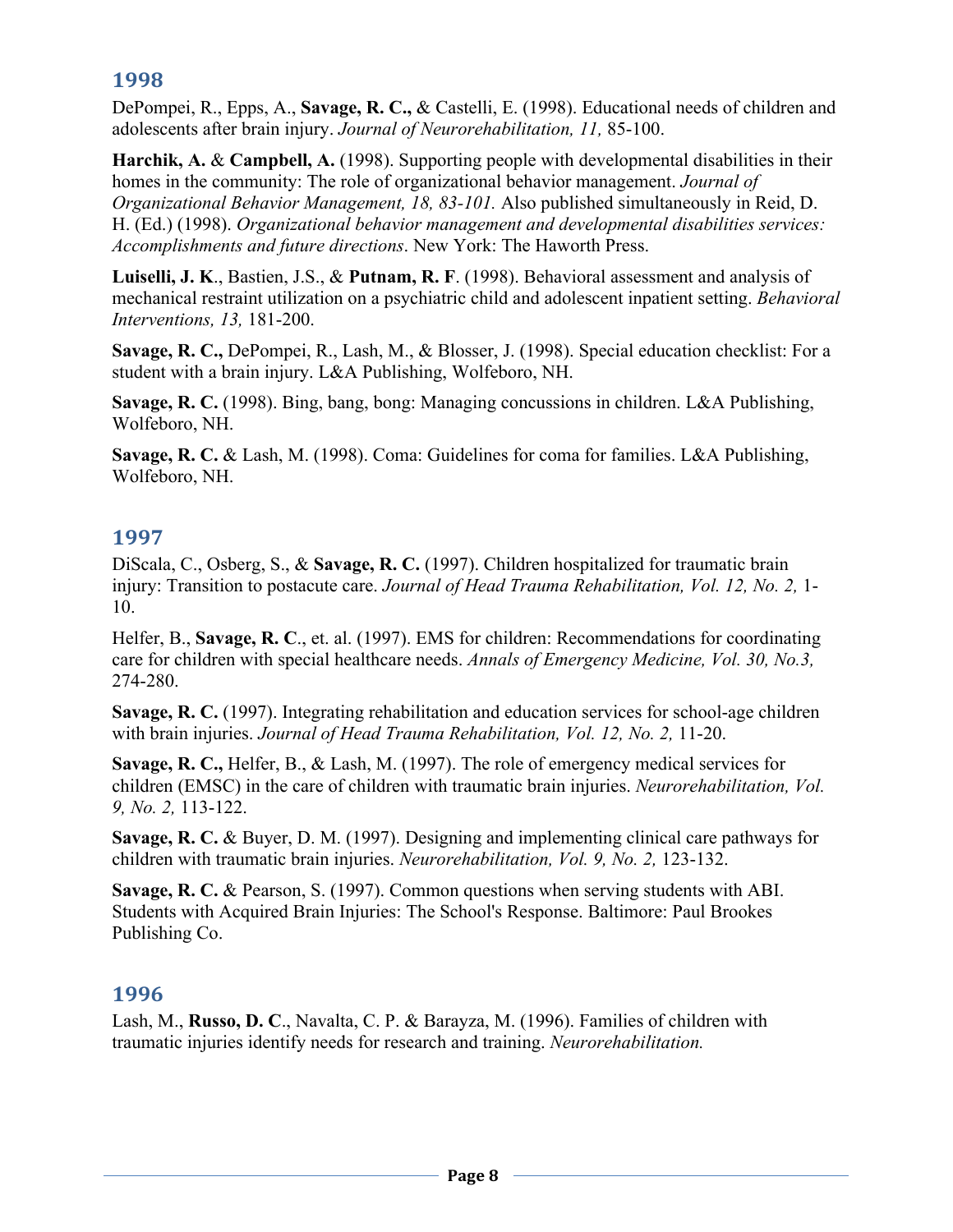## **1995**

**Russo, D. C.** & Navalta, C. P. (1995). Some new dimensions of behavior analysis and therapy. In H. van Bilsen, P.C. Kendall and J. H. Slavenburg (Eds.), Behavioral approaches for children and adolescents: *Challenges for the next century* (19-39). New York: Plenum Press.

## **1994**

**Harchik, A. E.** (1994). Self-medication. In M. Agran, N. Marchand-Martella, & R. Martella (Eds.), Promoting health and safety: *Skills for independent living* (pp. 55-69). Baltimore: Brookes.

## **1993**

**Harchik, A. E.,** Sherman, J. A., Sheldon, J. B., & Bannerman, D. J. (1993). Choice and control: New opportunities for people with disabilities. *Annals of Clinical Psychiatry, Vol. 5,* 151-161.

Lifter, K., Sulzer-Azaroff, B., Anderson, S. R., & Cowdery, G. E. (1993). Teaching play activities to preschool children with disabilities: The importance of developmental considerations. *The Journal of Early Intervention, 17,* 139-159.

Taras, M., Matson, J. L., & Felps, J. N. (1993). Using independence training to teach independent living skills to children and young men with visual impairments. *Behavior Modification, 17(2),* 189-208.

#### **1992**

**Russo, D. C.,** Moe, K. O., & Dillon, D. J. (1992). Behavioral medicine in a community framework. In M. S. Gibbs, J. Lachenmeyer, and J. Sigal (Eds.). *Community Psychology.* New York: Gardner Press.

#### **1991**

Kamps, D. M., Walker, D., Dugan, E. P., Leonard, B. R., **Thibadeau, S. F**., Marshall, K., Grossnickle, L., & Boland, B. (1991). Small group instruction for school-aged students with autism and developmental disabilities. *Focus on Autistic Behavior, 6,* 1-18.

#### **1990**

**Harchik, A. E., Harchik, A. J.,** Luce, S. C., & Sherman, J. A. (1990). Teaching autistic and severely handicapped children to recruit praise: Acquisition and generalization. *Research in Developmental Disabilities, 11,* 77-95.

# **1986**

Ettenberg, A., & Camp, C. H. (1986). Haloperidol induces a partial reinforcement extinction effect in rats: Implications for a dopamine involvement in food reward. *Pharmacology, Biochemistry, and Behavior, 25,* 813-821.

Ettenberg, A., & Camp, C. H. (1986). A partial reinforcement extinction effect in waterreinforced rats intermittently treated with haloperidol. *Pharmacology, Biochemistry, and Behavior, 25,* 1231-1235.